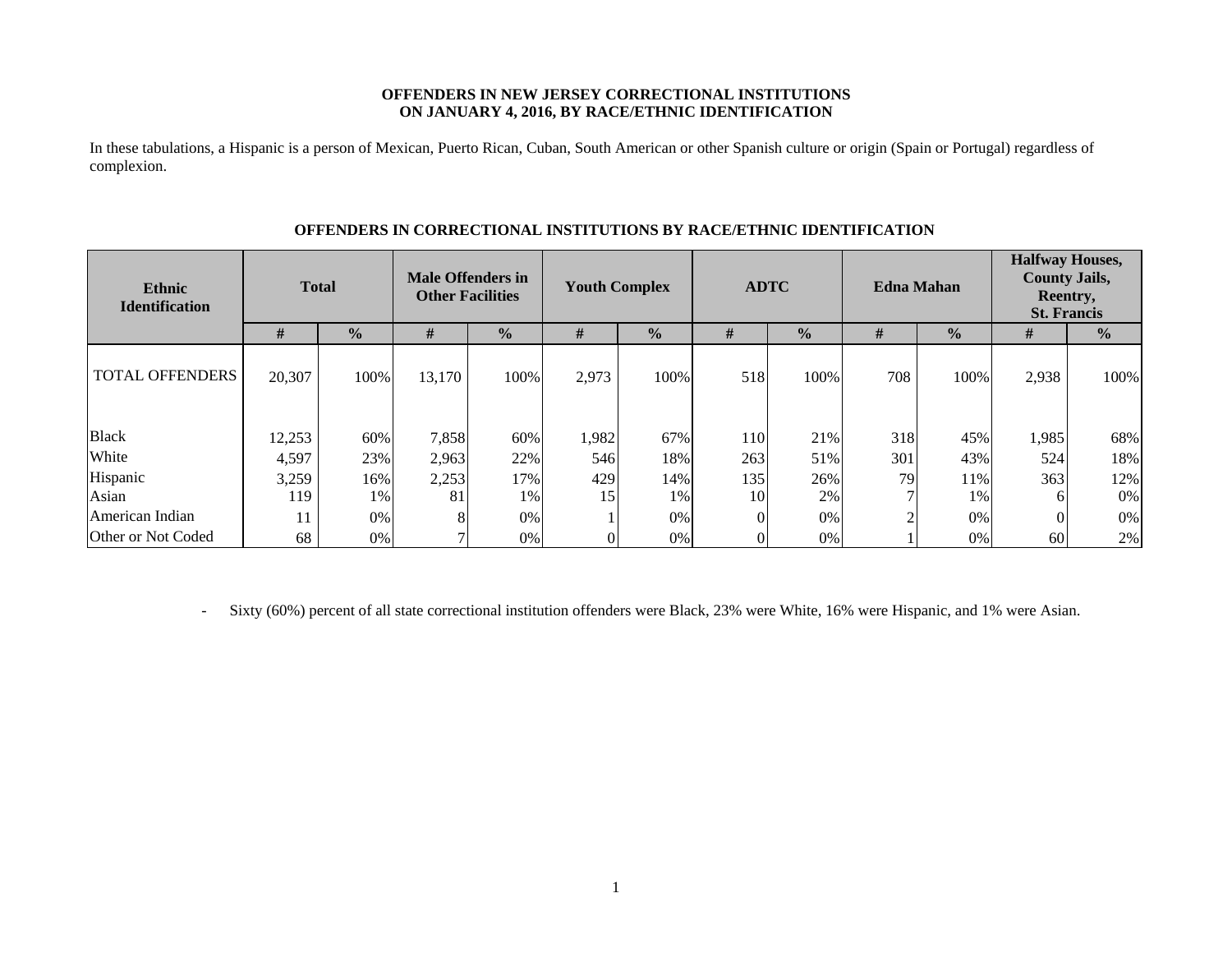| <b>Institution</b>       | <b>Total</b> | <b>Black</b> | White | <b>Hispanic</b> | Asian          | <b>American</b><br>Indian | Other or<br><b>Not Coded</b> |
|--------------------------|--------------|--------------|-------|-----------------|----------------|---------------------------|------------------------------|
|                          |              |              |       |                 |                |                           |                              |
| <b>Bayside</b>           | 1,115        | 731          | 194   | 184             | 6              | $\overline{0}$            | $\mathbf{0}$                 |
| <b>Main</b>              | 100%         | 66%          | 17%   | 17%             | 1%             | 0%                        | $0\%$                        |
| <b>Bayside</b>           | 631          | 336          | 190   | 101             | 4              | $\Omega$                  | 0                            |
| Farm                     | 100%         | 53%          | 30%   | 16%             | 1%             | 0%                        | 0%                           |
| <b>Bayside</b>           | 349          | 231          | 62    | 55              | 1              | 0                         | $\mathbf 0$                  |
| Ancora                   | 100%         | 66%          | 18%   | 16%             | 0%             | 0%                        | 0%                           |
| <b>Bayside Total</b>     | 2,095        | 1,298        | 446   | 340             | 11             | $\overline{0}$            | $\mathbf{0}$                 |
|                          | 100%         | 62%          | 21%   | 16%             | 1%             | 0%                        | 0%                           |
|                          |              |              |       |                 |                |                           |                              |
| <b>CRAF</b>              | 208          | 79           | 111   | 15              | $\overline{2}$ | 1                         | $\pmb{0}$                    |
| <b>Jones Farm</b>        | 100%         | 38%          | 53%   | 7%              | 1%             | 0%                        | 0%                           |
| <b>CRAF</b>              | 355          | 177          | 116   | 54              | $\overline{7}$ | 1                         | $\mathbf{0}$                 |
| <b>Reception</b>         | 100%         | 50%          | 33%   | 15%             | 2%             | 0%                        | 0%                           |
| <b>CRAF Total</b>        | 563          | 256          | 227   | 69              | 9              | $\overline{2}$            | $\mathbf 0$                  |
|                          | 100%         | 45%          | 40%   | 12%             | 2%             | 0%                        | 0%                           |
| East Jersey Main         | 1,199        | 779          | 193   | 221             | 5              | $\overline{0}$            |                              |
|                          | 100%         | 65%          | 16%   | 18%             | 0%             | 0%                        | 0%                           |
| <b>East Jersey Camp</b>  | 30           | 22           | 7     |                 | $\mathbf 0$    | $\pmb{0}$                 | $\mathbf 0$                  |
|                          | 100%         | 73%          | 23%   | 3%              | 0%             | 0%                        | 0%                           |
| <b>East Jersey Total</b> | 1,229        | 801          | 200   | 222             | 5              | 0                         |                              |
|                          | 100%         | 65%          | 16%   | 18%             | 0%             | 0%                        | 0%                           |
|                          |              |              |       |                 |                |                           |                              |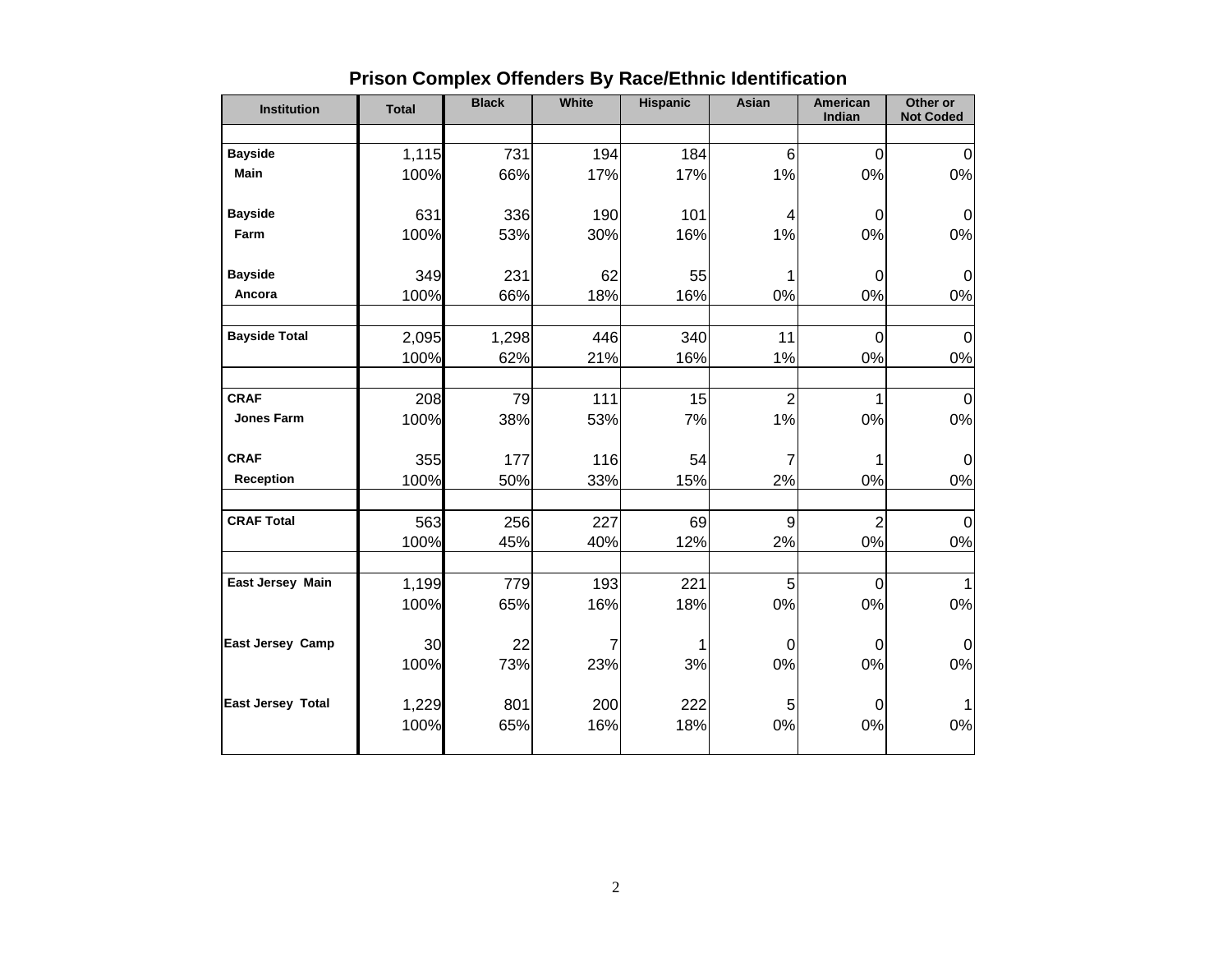| <b>Institution</b>                                  | <b>Total</b> | <b>Black</b> | White | <b>Hispanic</b> | Asian | American<br>Indian | Other or<br><b>Not Coded</b> |
|-----------------------------------------------------|--------------|--------------|-------|-----------------|-------|--------------------|------------------------------|
|                                                     |              |              |       |                 |       |                    |                              |
| <b>NJ State Prison</b>                              | 1,621        | 1,021        | 322   | 251             | 20    |                    | 6                            |
|                                                     | 100%         | 63%          | 20%   | 15%             | 1%    | 0%                 | 0%                           |
| <b>Northern</b>                                     | 2,094        | 1,370        | 339   | 378             | 6     |                    | 0                            |
| <b>Main</b>                                         | 100%         | 65%          | 16%   | 18%             | 0%    | 0%                 | 0%                           |
| <b>Northern</b>                                     | 373          | 221          | 81    | 68              | 1     | 2                  | 0                            |
| Ad Seg Male                                         | 100%         | 59%          | 22%   | 18%             | 0%    | 1%                 | 0%                           |
| <b>Northern Total</b>                               | 2,467        | 1,591        | 420   | 446             | 7     | 3                  | $\Omega$                     |
|                                                     | 100%         | 64%          | 17%   | 18%             | 0%    | 0%                 | 0%                           |
| <b>Southern</b>                                     | 1,878        | 1,057        | 492   | 320             | 9     | 0                  | 0                            |
|                                                     | 100%         | 56%          | 26%   | 17%             | 0%    | 0%                 | 0%                           |
| <b>South Woods</b>                                  | 3,317        | 1,834        | 856   | 605             | 20    | $\overline{c}$     | 0                            |
|                                                     | 100%         | 55%          | 26%   | 18%             | 1%    | 0%                 | 0%                           |
| <b>Subtotal</b>                                     | 13,170       | 7,858        | 2,963 | 2,253           | 81    | 8                  |                              |
| <b>Male Offenders in</b><br><b>Other Facilities</b> | 100%         | 60%          | 22%   | 17%             | 1%    | 0%                 | 0%                           |

# **Prison Complex Offenders By Race/Ethnic Identification**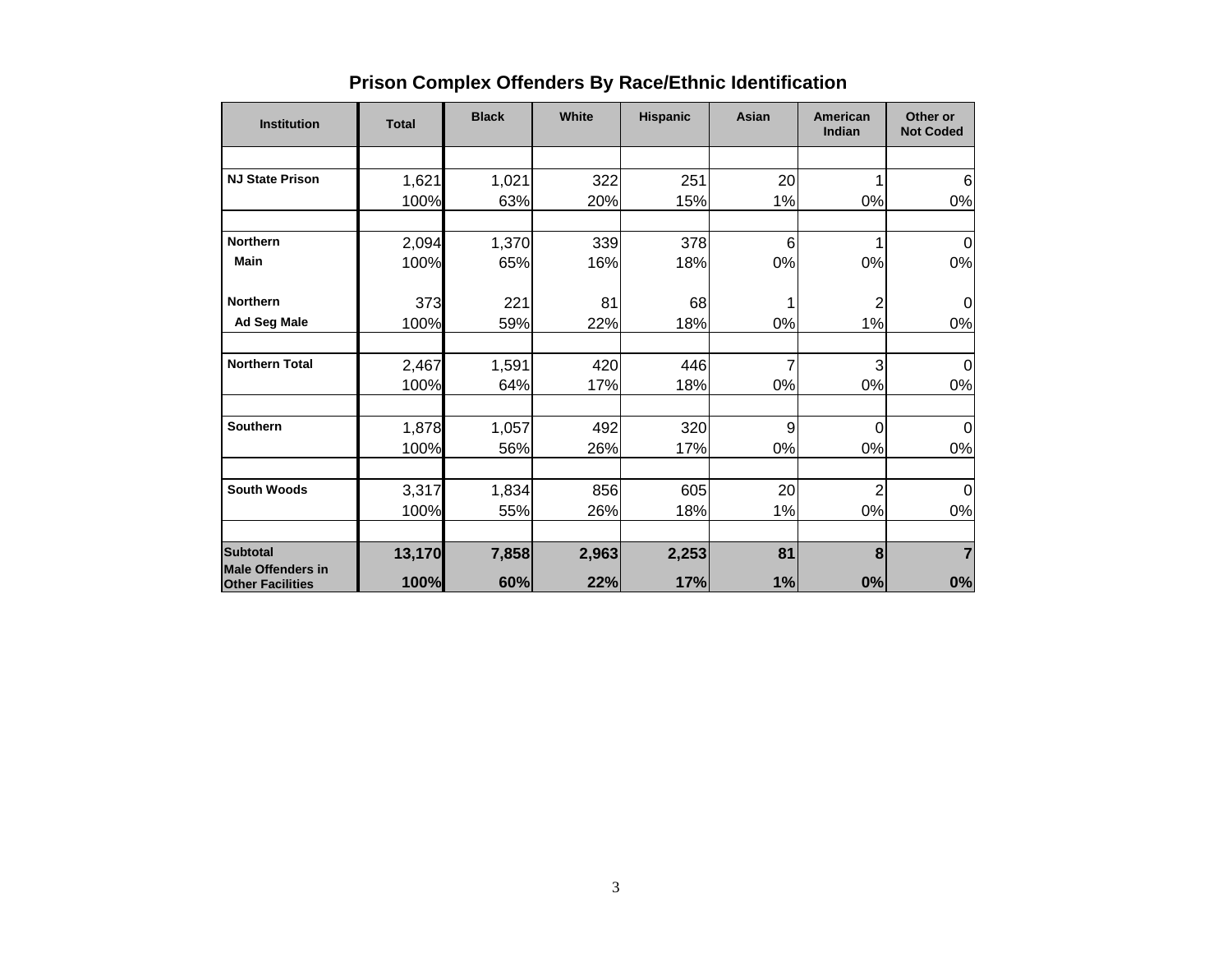| <b>Institution</b>    | <b>Total</b> | <b>Black</b> | White | <b>Hispanic</b> | Asian | American<br><b>Indian</b> | Other or<br><b>Not Coded</b> |
|-----------------------|--------------|--------------|-------|-----------------|-------|---------------------------|------------------------------|
|                       |              |              |       |                 |       |                           |                              |
| <b>ADTC</b>           | 518          | 110          | 263   | 135             | 10    |                           |                              |
|                       | 100%         | 21%          | 51%   | 26%             | 2%    | 0%                        | 0%                           |
|                       |              |              |       |                 |       |                           |                              |
| <b>Subtotal</b>       | 13,688       | 7,968        | 3,226 | 2,388           | 91    | 8                         |                              |
|                       | 100%         | 58%          | 24%   | 17%             | 1%    | 0%                        | 0%                           |
|                       |              |              |       |                 |       |                           |                              |
| <b>Mahan - Female</b> | 708          | 318          | 301   | 79              | ⇁     | ◠                         |                              |
| Prison                | 100%         | 45%          | 43%   | 11%             | 1%    | 0%                        | 0%                           |
|                       |              |              |       |                 |       |                           |                              |
| <b>Total Prison</b>   | 14,396       | 8,286        | 3,527 | 2,467           | 98    | 10                        | 8                            |
| <b>Complex</b>        | 100%         | 58%          | 24%   | 17%             | 1%    | 0%                        | 0%                           |

## **Prison Complex Offenders By Race/Ethnic Identification**

**ADTC**

### **MALE OFFENDERS IN OTHER FACILITIES FEMALE OFFENDERS**



50.8% of the offenders at ADTC.



The largest proportion of Black male offenders in a major facility was at East Jersey (65%).

The largest proportion of White male offenders at a major facility was at CRAF (40%), ADTC excluded.

The largest proportion of Hispanic male offenders at a major facility was at Northern, South Woods, and East Jersey (18%), (ADTC excluded).



Black offenders comprised 44.9% of the population at Edna Mahan. This may be compared with Black offenders comprising 59.7% of the Male Offenders in Other Facilities.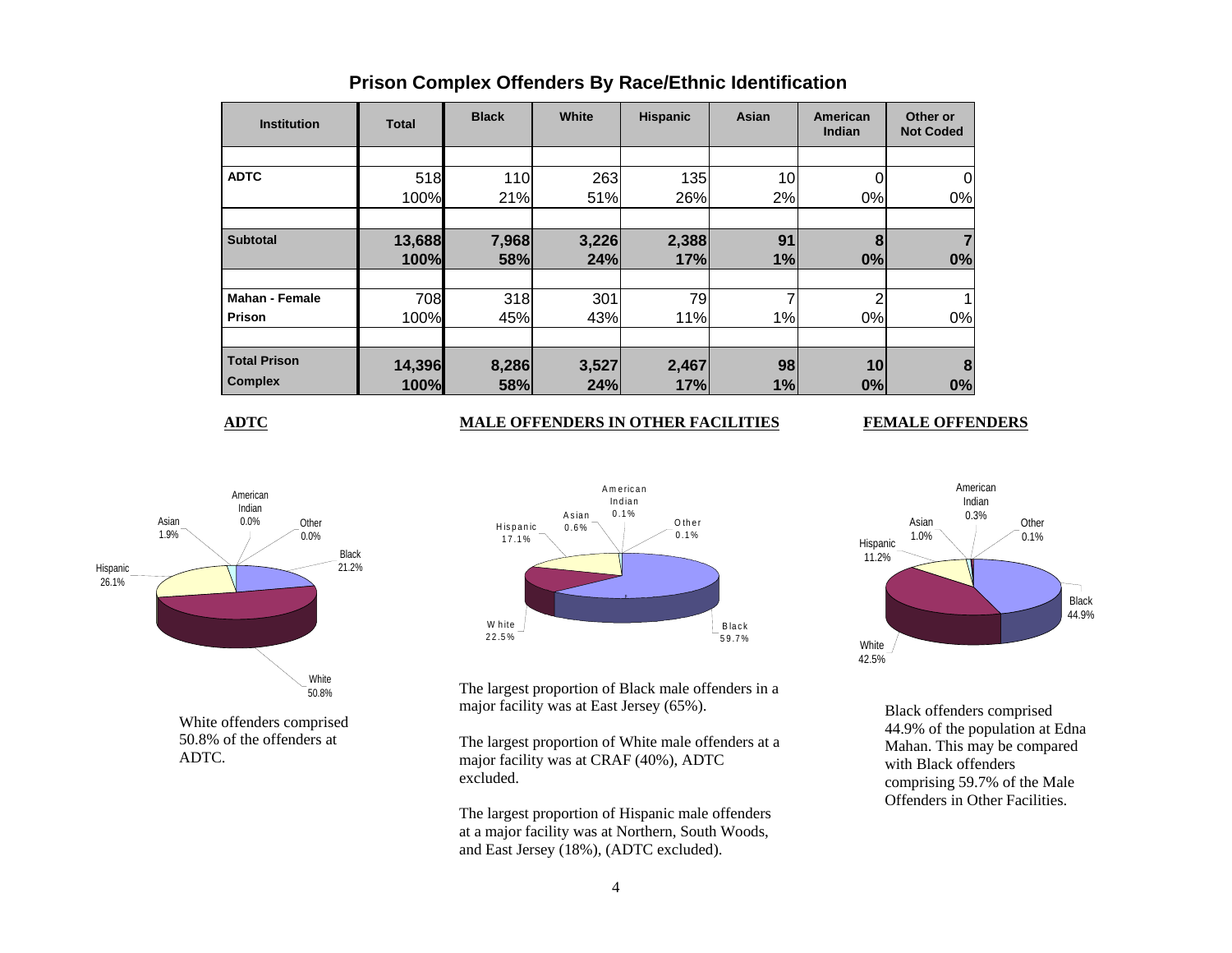| <b>Institution</b>         | <b>Total</b> | <b>Black</b> | White | <b>Hispanic</b> | Asian          | <b>American</b><br>Indian | Other or<br><b>Not Coded</b> |
|----------------------------|--------------|--------------|-------|-----------------|----------------|---------------------------|------------------------------|
|                            |              |              |       |                 |                |                           |                              |
| <b>Garden State</b>        | 1,510        | 1,073        | 236   | 194             | 6              |                           | $\overline{0}$               |
|                            | 100%         | 71%          | 16%   | 13%             | 0%             | 0%                        | 0%                           |
| <b>Mountainview</b>        | 804          | 478          | 204   | 115             | $\overline{7}$ | 0                         | $\Omega$                     |
|                            | 100%         | 59%          | 25%   | 14%             | 1%             | 0%                        | 0%                           |
| Wagner                     | 300          | 206          | 42    | 52              | $\overline{0}$ | 0                         | 0                            |
| <b>Main</b>                | 100%         | 69%          | 14%   | 17%             | 0%             | 0%                        | 0%                           |
| Wagner                     | 249          | 153          | 43    | 53              | 0              | 0                         | $\Omega$                     |
| Ad Seg                     | 100%         | 61%          | 17%   | 21%             | 0%             | 0%                        | 0%                           |
| Wagner                     | 110          | 72           | 21    | 15              | $\overline{2}$ | 0                         | $\Omega$                     |
| <b>Minimum Units</b>       | 100%         | 65%          | 19%   | 14%             | 2%             | 0%                        | 0%                           |
| Wagner                     | 659          | 431          | 106   | 120             | $\overline{2}$ | $\Omega$                  | $\mathbf 0$                  |
| <b>Total</b>               | 100%         | 65%          | 16%   | 18%             | 0%             | 0%                        | 0%                           |
| <b>Total Youth Complex</b> | 2,973        | 1,982        | 546   | 429             | 15             |                           | $\bf{0}$                     |
|                            | 100%         | 67%          | 18%   | 14%             | 1%             | 0%                        | 0%                           |

# **Youth Complex Offenders By Race/Ethnic Identification**